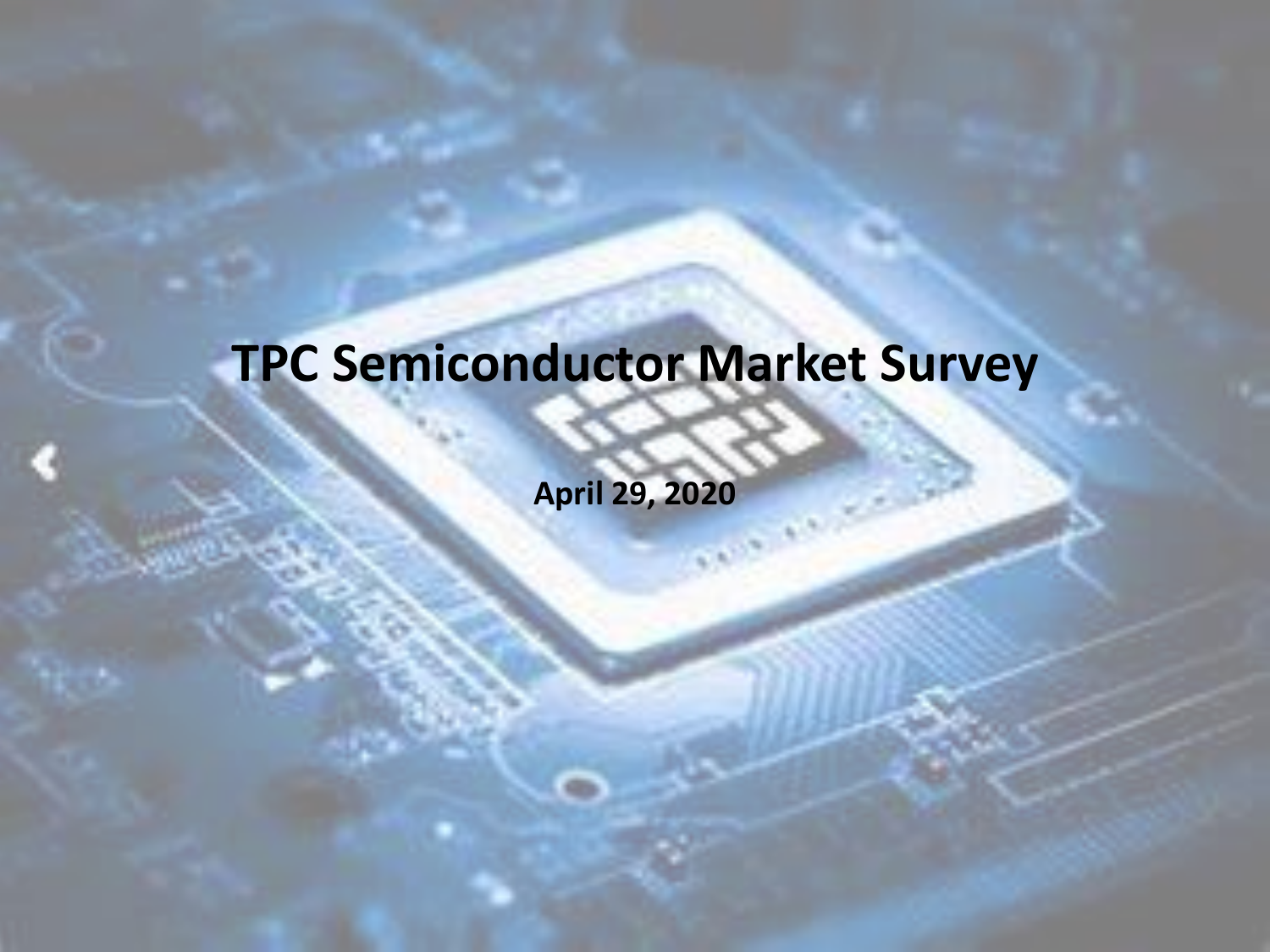### TPC April 2020 Survey Summary

*Survey Date: April 24-26 Respondents: ~8,500 Location: Worldwide (~80% Asia) Who: Active Electronics Industry Professionals Response Composition (multiple choices): Industrial 41%, Auto 19%, Comm 22%, Computing 24%, Mobile 34%, Data Ctr 20%, Other 7%*

- We completed our monthly survey last weekend (~8,500 respondents) which showed little change in C2Q growth expectations. However, both C1Q and C2Q bookings expectations improved. We believe while this signals near term demand remaining OK and indicates an anticipation in better demand and ship rates moving into 2H.
- End customers have been reluctant to cancel production to their manufactures instead pushing out production into future qtrs.
- The survey showed a growth outlook for C2Q20 remaining generally the same as last month with 53% expecting q/q growth vs. 58% previously, but only 12% see it as weaker vs. 19% last month.
- The survey showed an improvement in bookings growth outlook for C2Q20 with 34% expecting improving bookings vs. C1Q compared to 18% last month. Only 11% expect weaker bookings.
- Backlog cancellation expectations (slide 6) shows a trend of decreasing cancellations over the last 3 months which we view as positive.
- Availability of critical parts are still a concern with lead-times extending and inventories remaining low. Slide 7, which shows a more granular view of inventory by key components, continued to show a marked decrease in inventory and availability (especially DRAM & Passives) as we believe we are headed towards longer component lead-times and allocation is some instances.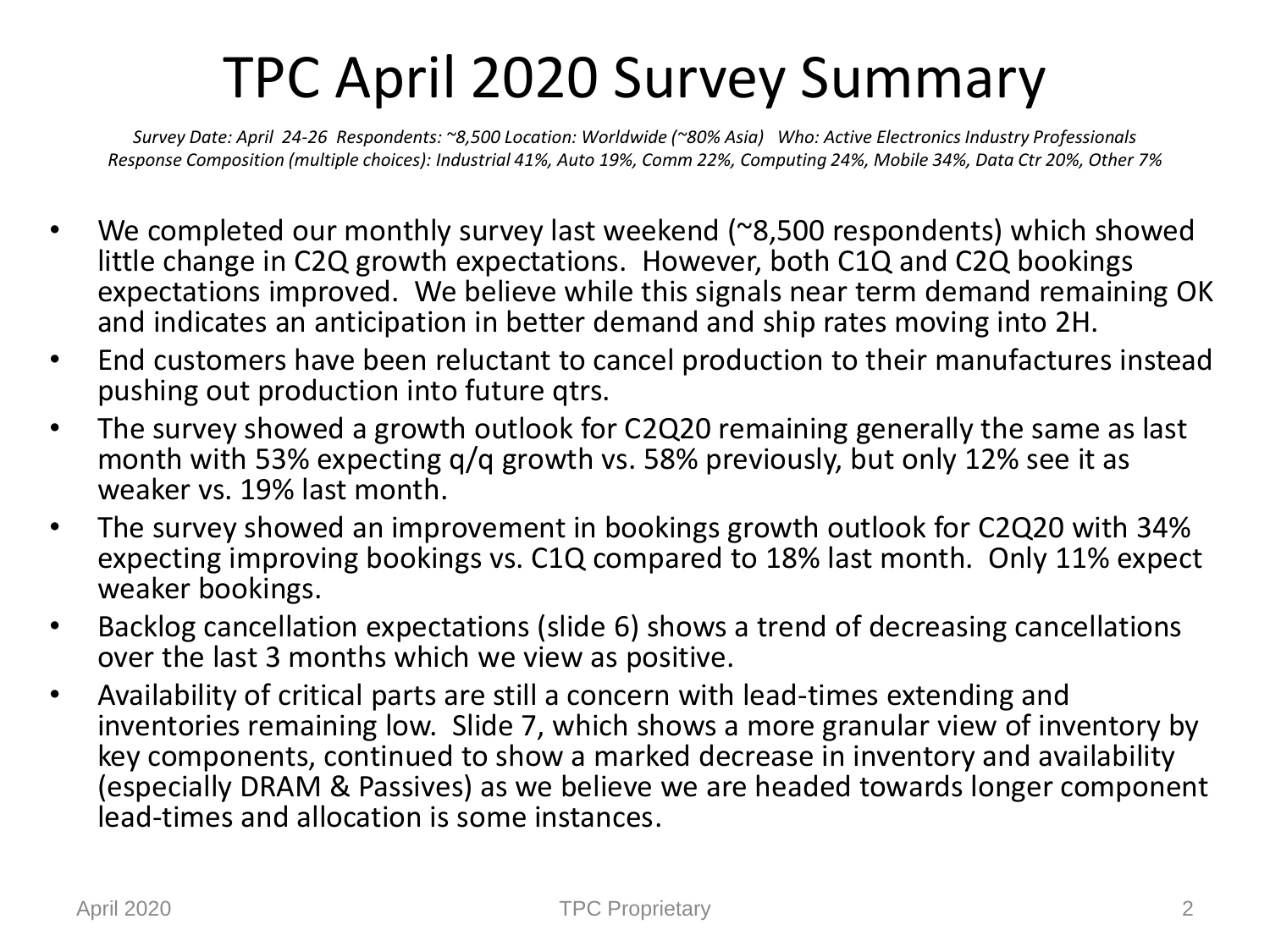#### C1Q20 & C2Q20 Growth Outlook



April 2020 3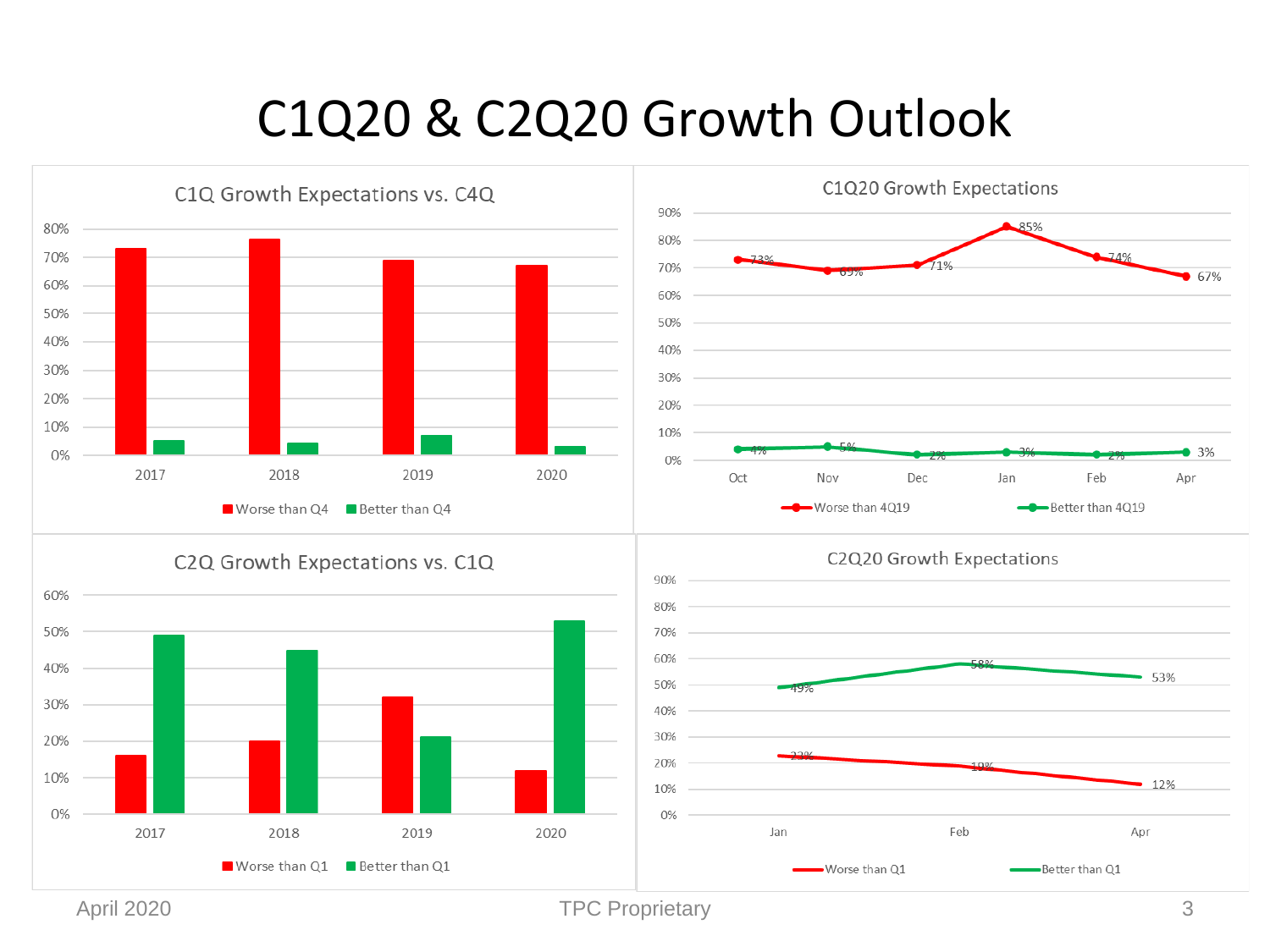## Q/Q Seasonality Expectations



April 2020 **April 2020 TPC Proprietary April 2020 4** 

 $\rightarrow$ Above (2019)

**Below Seasonal** 

Above Seasonal

Below (2019)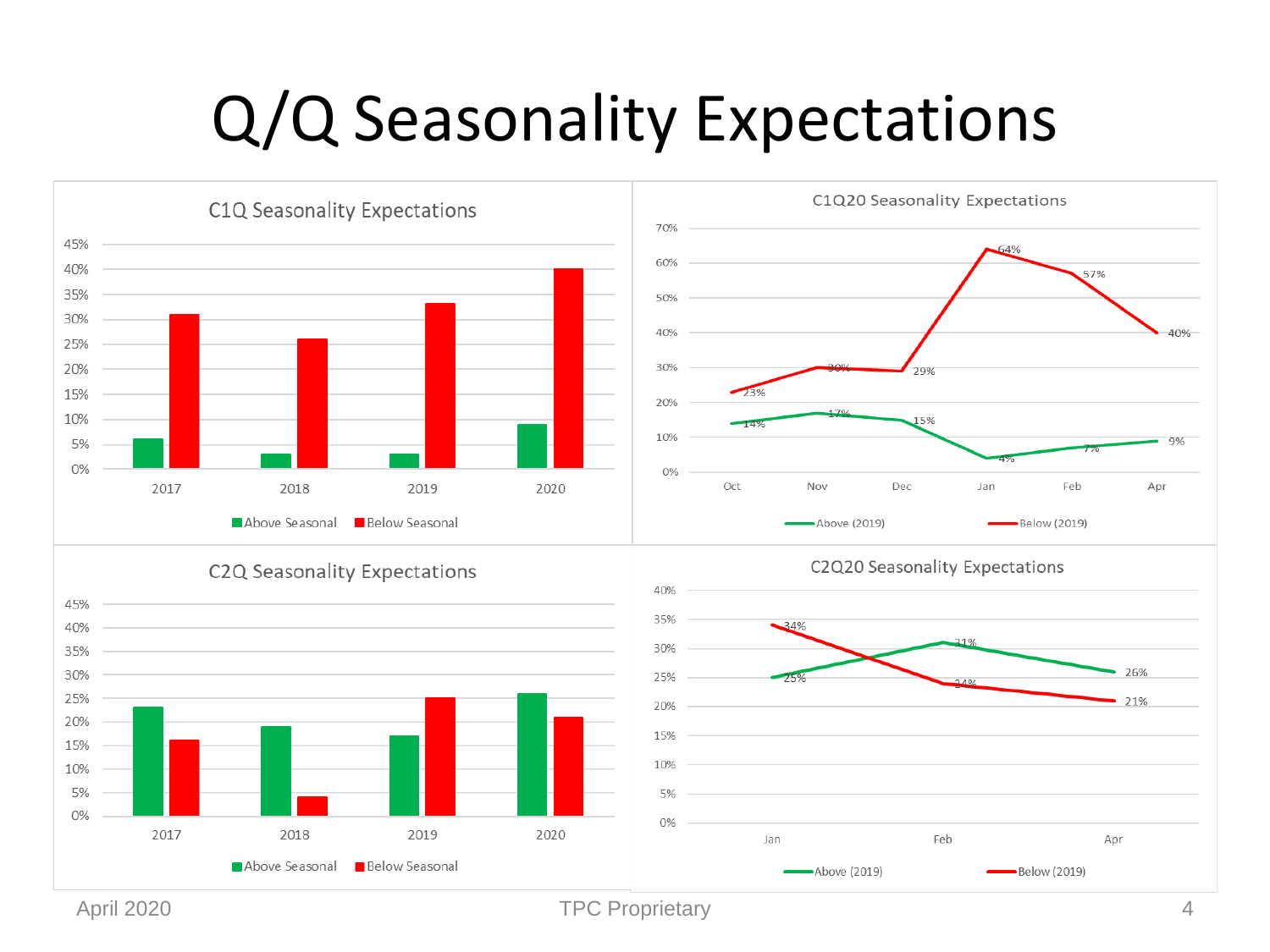## Q/Q Bookings Growth Expectations



April 2020 **TPC Proprietary** 5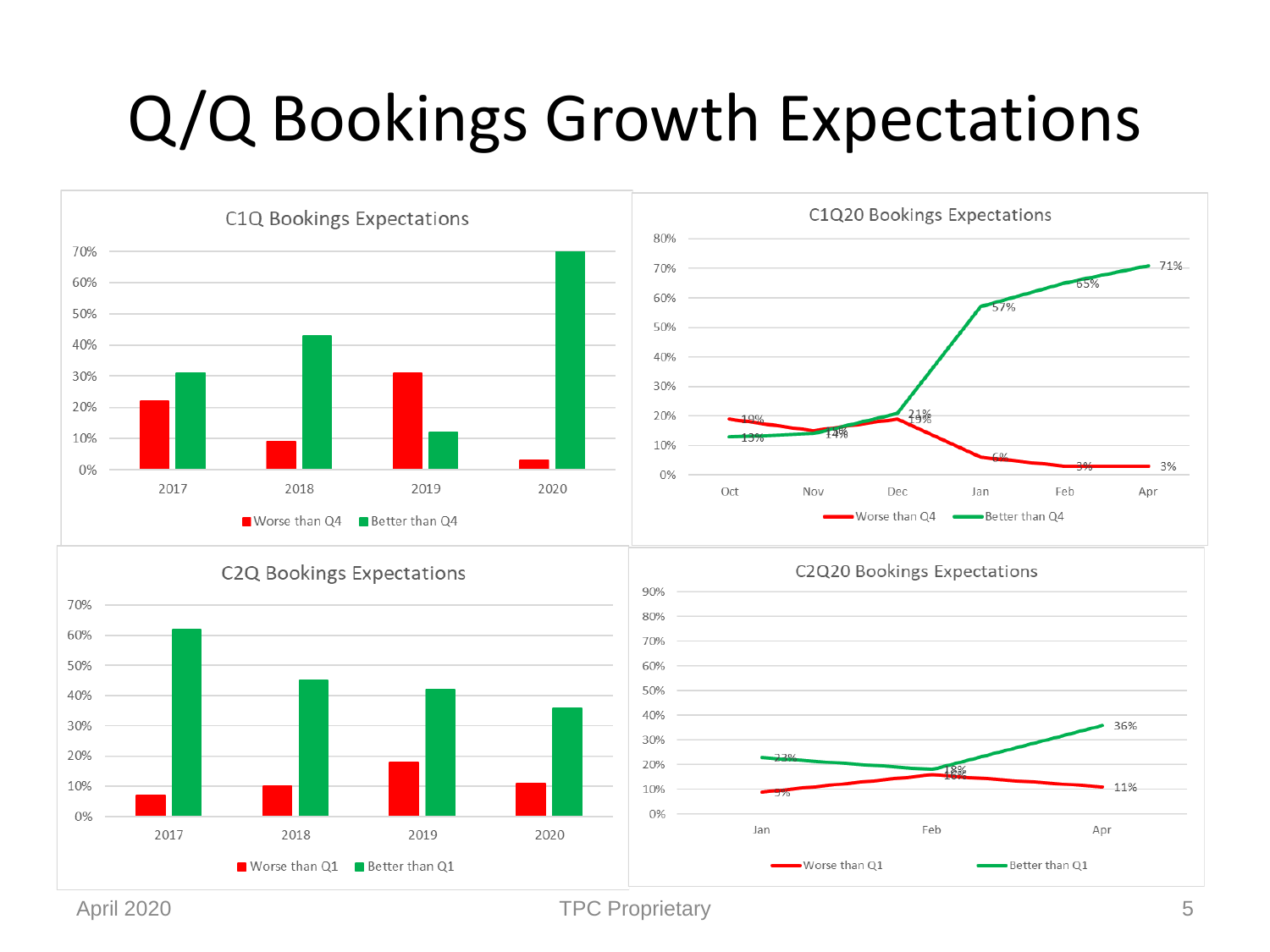#### Backlog Order Cancellations vs. 30 Days Ago

(Delta between increasing and decreasing cancellations – Higher % is more positive)

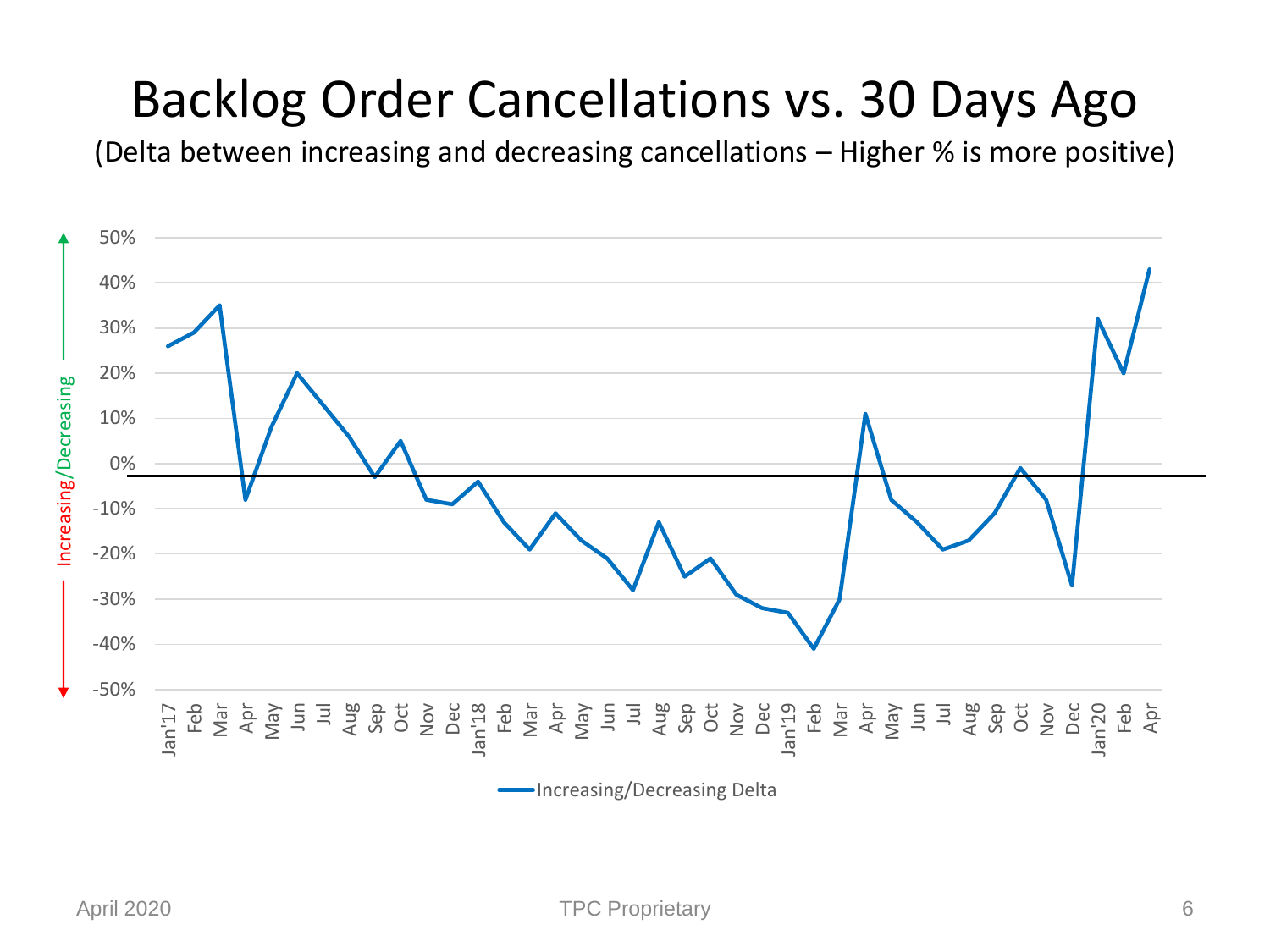## Inventory Status

(Using a scale of 1 to 5 with 1 being extremely low inventory, 3 being the normal amount, and 5 being extremely high; how do you view inventory levels for the following products?)

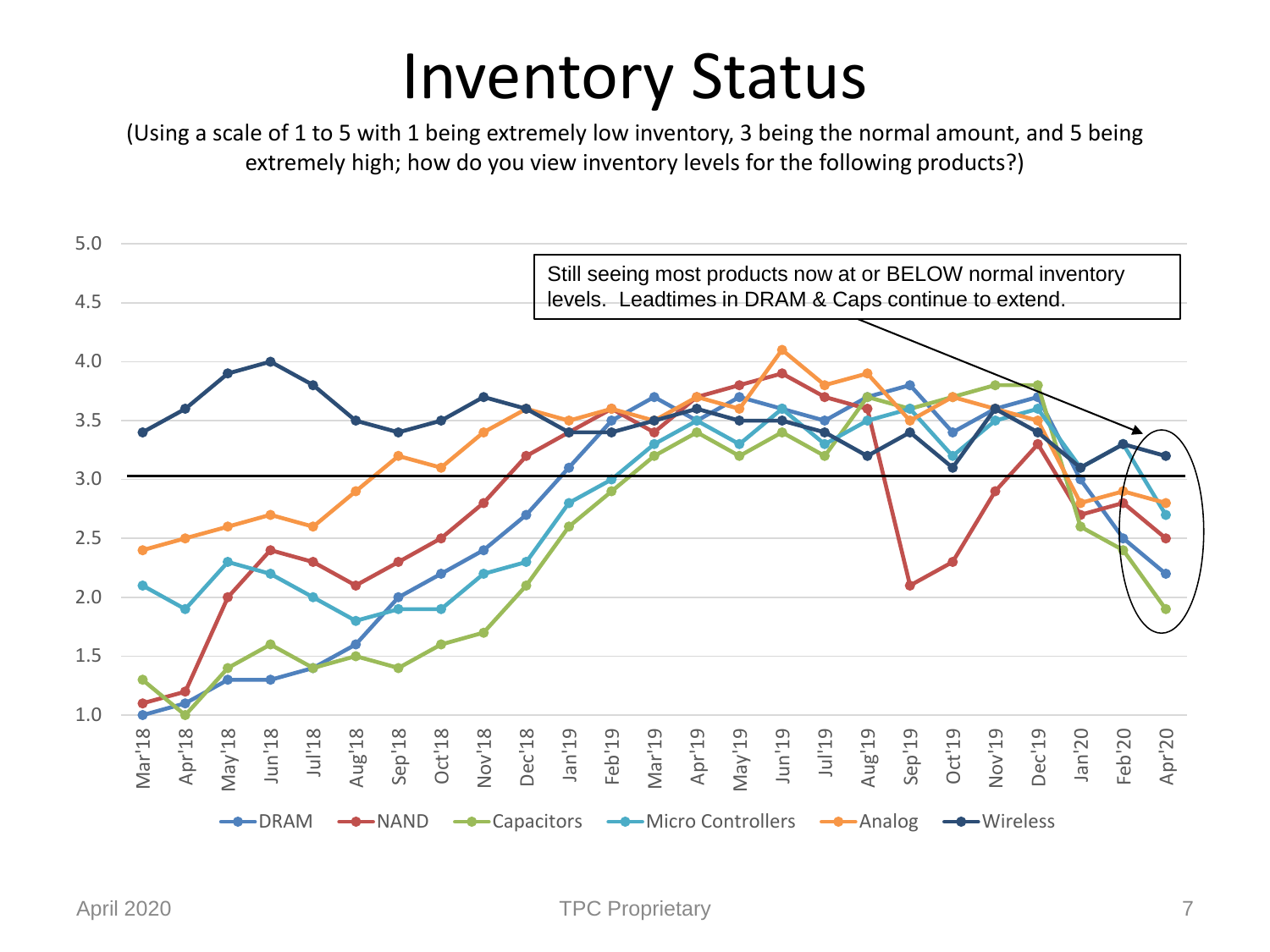# Q/Q Inventory Growth

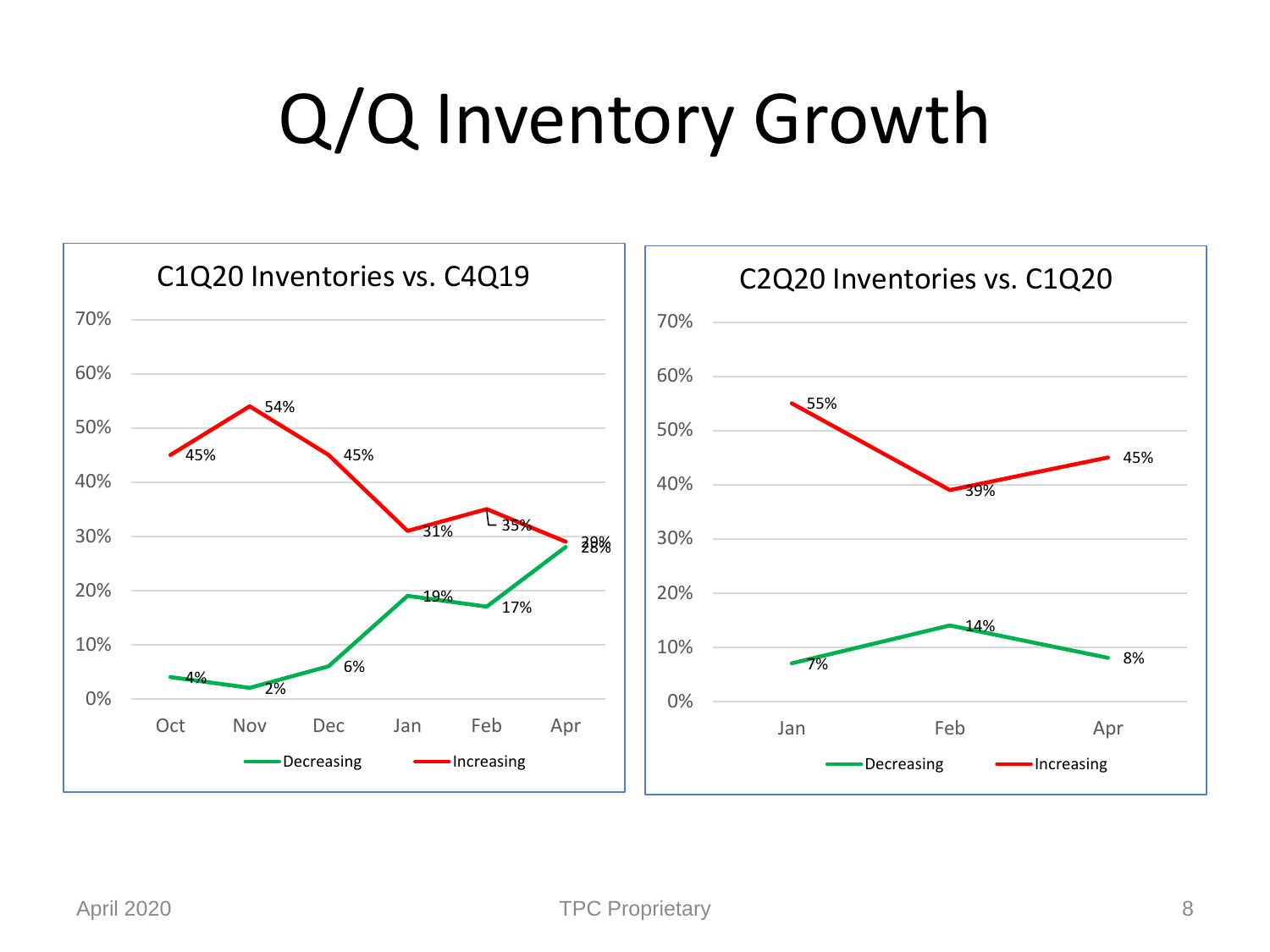# Q/Q Pricing Trends